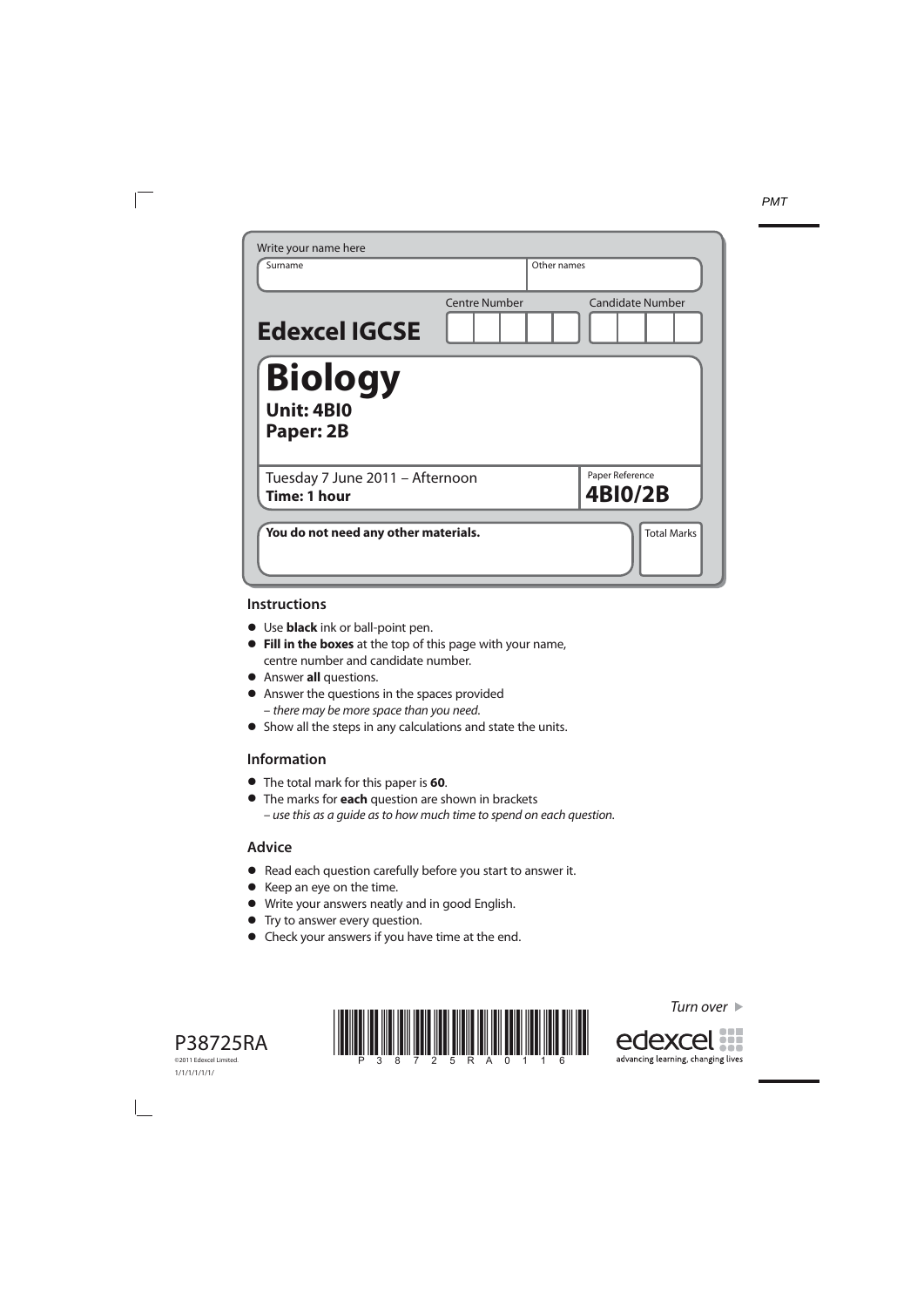#### **Answer ALL questions.**

**1** Read the passage below. Use the information in the passage and your own knowledge to answer the questions that follow.

### **Artificial heart pump gives life to dying patients**

- In June 2000, a 61-year-old man in the United Kingdom became the first person 1 to have a permanent artificial heart pump fitted. Before the pump was fitted, the man was told that he had only a few weeks left to live. However, the pump has taken on the work of his heart: taking blood from the heart and delivering it to
	- 5 the rest of the body. Pumps like these could be a possible alternative to heart transplants, which are usually performed on patients whose heart has begun to fail.

 The operation to insert the pump took several hours but the surgeons were very pleased with the speed of the man's recovery. During the operation, the pump

10 was fitted into the left ventricle of the man's heart. This heart chamber provides much of the pumping power of the heart when it contracts.



 The pump is powered by batteries, which are usually carried around the patient's waist. The batteries are connected to the pump by wires which enter the body at the back of the skull. The wires then pass down through the neck, into the chest

15 cavity and connect to the pump in the heart. The batteries are rechargeable and need changing every eight hours.

 The surgeon who performed this operation wrote about it in a medical journal. He said that the pump had helped to lower the patient's blood pressure and had done no damage to his red blood cells. He also reported that, six weeks after the

20 operation, the patient's heart and liver were working much better than before the procedure and that the man was able to take exercise. As the patient takes exercise, he can change the speed of the pump.

 The important medical advance with this pump is that it is fitted permanently. Previous artificial heart pumps had to be replaced every few months and

- 25 were also much larger and noisier. The new pumps give doctors hope that this treatment could solve the problem of a shortage of hearts available for transplants. The heart surgeon said, 'Currently, the outlook for patients who are not able to have a transplant is poor. Our laboratory experience and the result from this first operation with a small, silent intraventricular device suggests a
- 30 potential alternative for many patients.

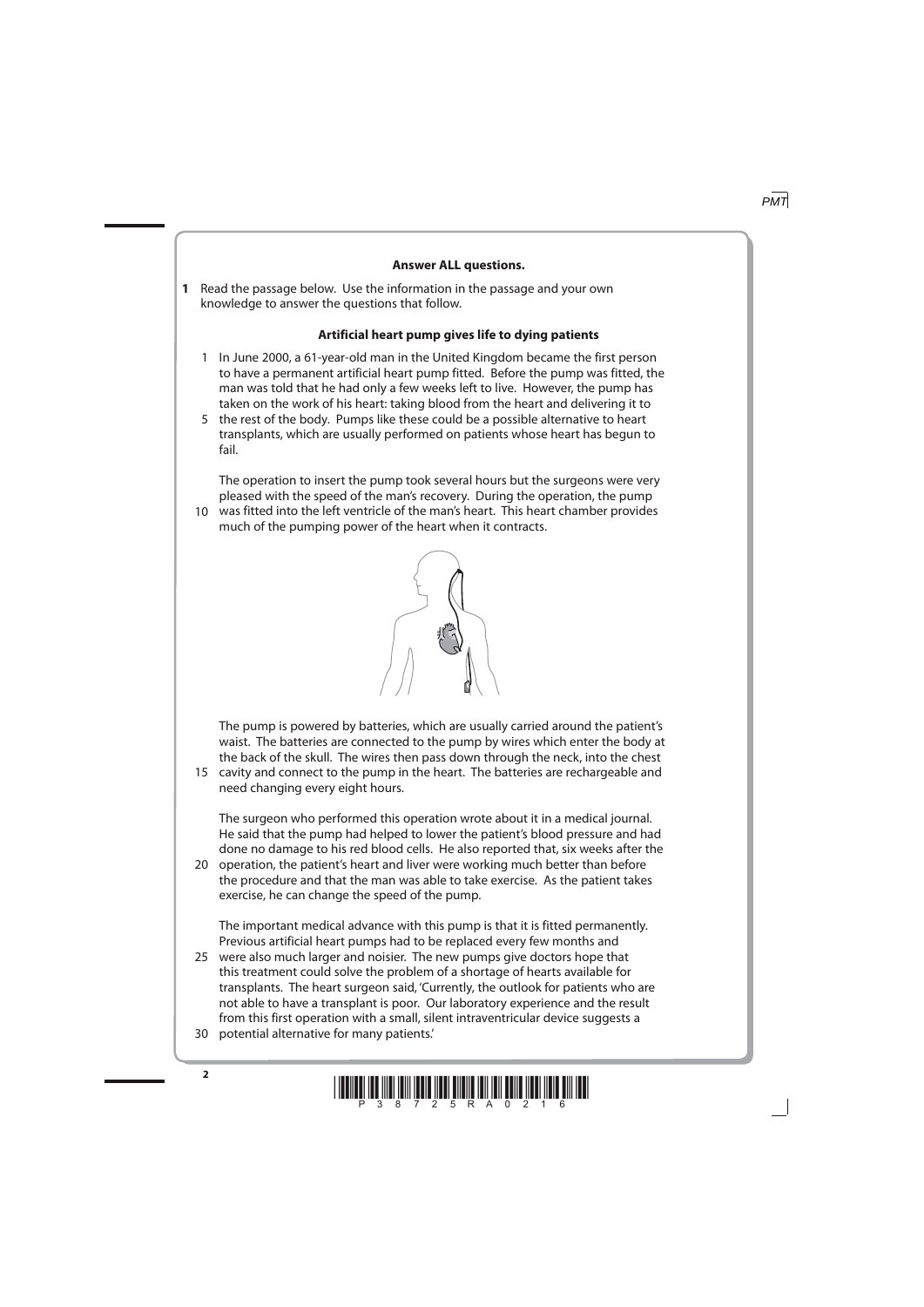|                                                                                                                    | 3<br><b>Turn over</b> |
|--------------------------------------------------------------------------------------------------------------------|-----------------------|
|                                                                                                                    |                       |
| (e) Explain why some patients are 'not able to have a transplant' (line 28).                                       | (1)                   |
|                                                                                                                    |                       |
| (d) Explain why the patient might need to change the speed of the pump (line 22).                                  | (2)                   |
| (c) Describe how the blood in the left side of the heart differs from the blood in the<br>right side of the heart. | (2)                   |
| 2<br>(b) Suggest why the batteries for the heart pump are placed outside the body<br>(lines 12 and 13).            | (1)                   |
| (a) Name two of the blood vessels that carry blood away from the heart.                                            | (2)                   |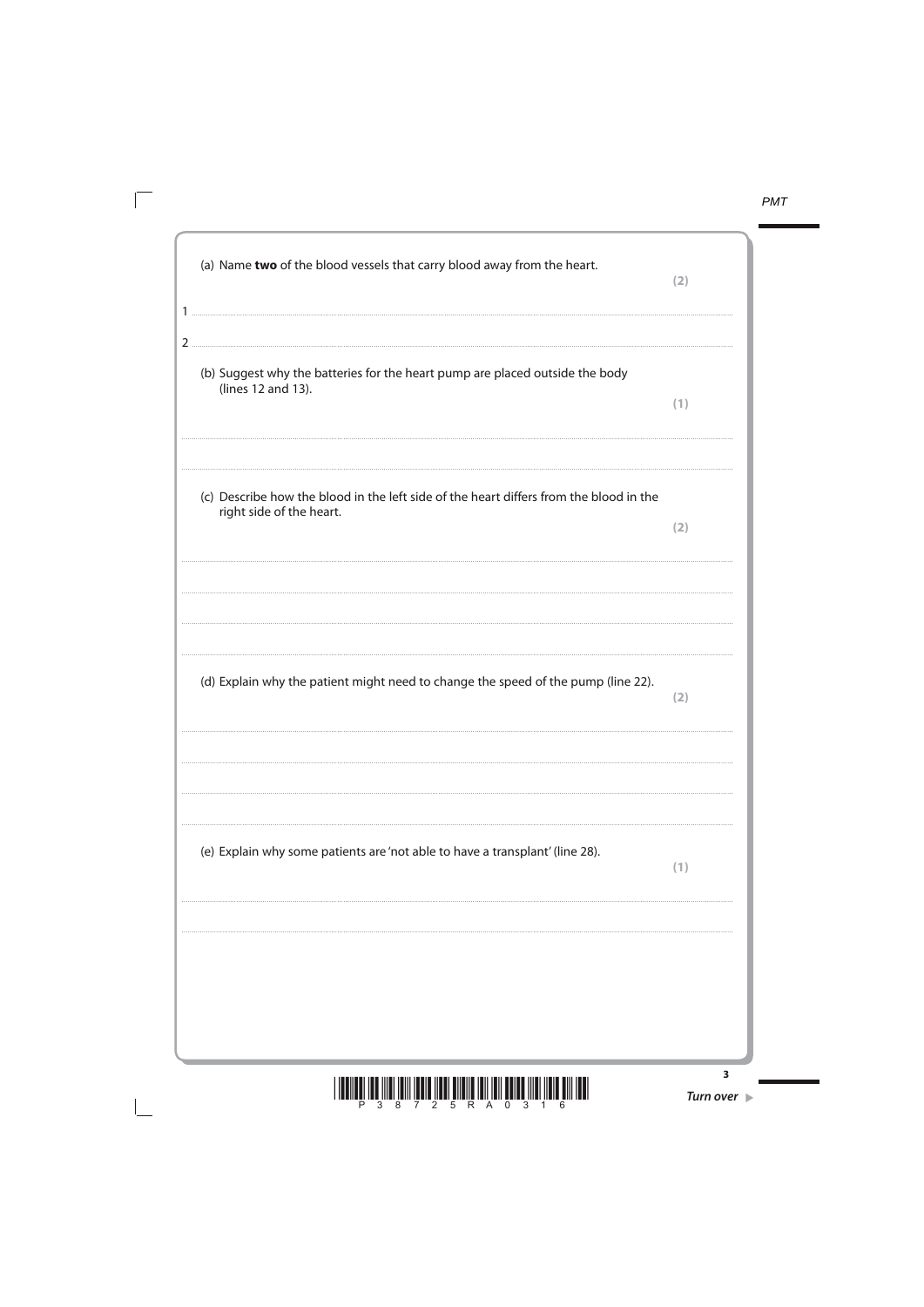| (f) Suggest what is meant by the term <i>intraventricular</i> (line 29).                                          | (1) |
|-------------------------------------------------------------------------------------------------------------------|-----|
| (g) Suggest two advantages of using the new artificial heart pump compared to<br>previous artificial heart pumps. | (2) |
|                                                                                                                   |     |
|                                                                                                                   |     |
| (Total for Question 1 = 11 marks)                                                                                 |     |
|                                                                                                                   |     |
|                                                                                                                   |     |
|                                                                                                                   |     |
|                                                                                                                   |     |
|                                                                                                                   |     |
|                                                                                                                   |     |
|                                                                                                                   |     |
|                                                                                                                   |     |
|                                                                                                                   |     |
|                                                                                                                   |     |
| 4<br><u>i indiran ind ilidi idili idale ilah dilalih tali idil dali dida ilidi dili idad.</u>                     |     |

ł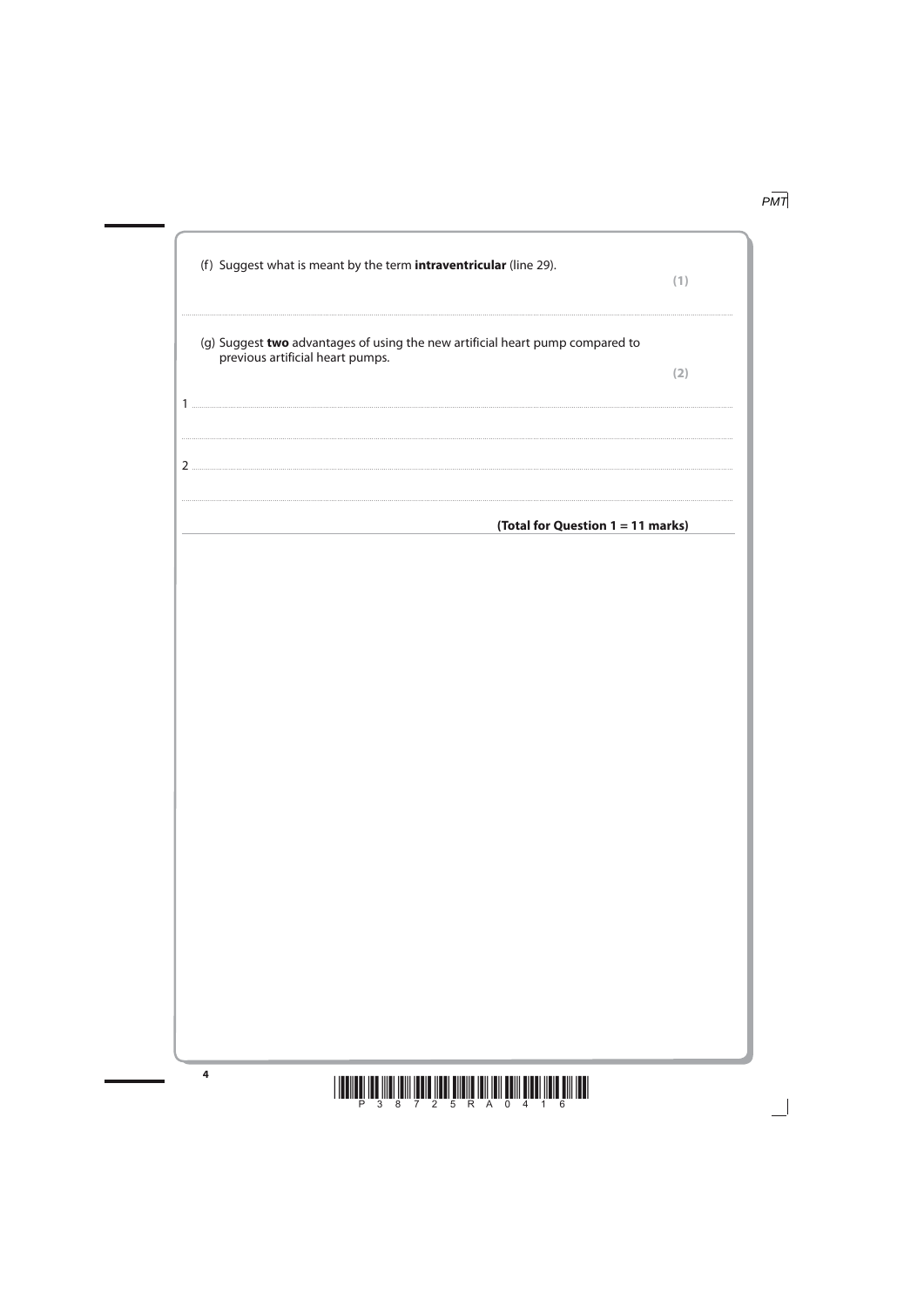**BLANK PAGE**

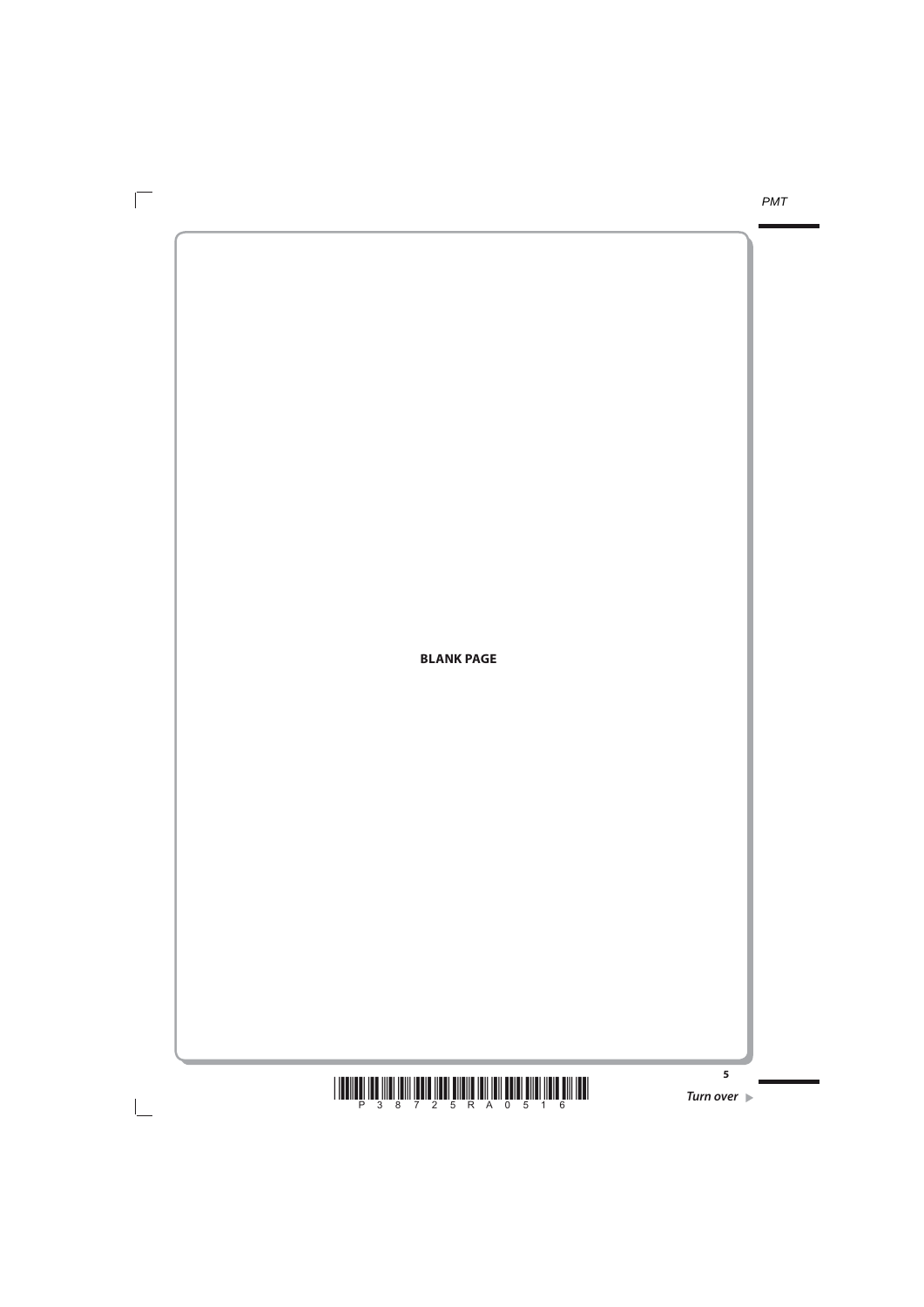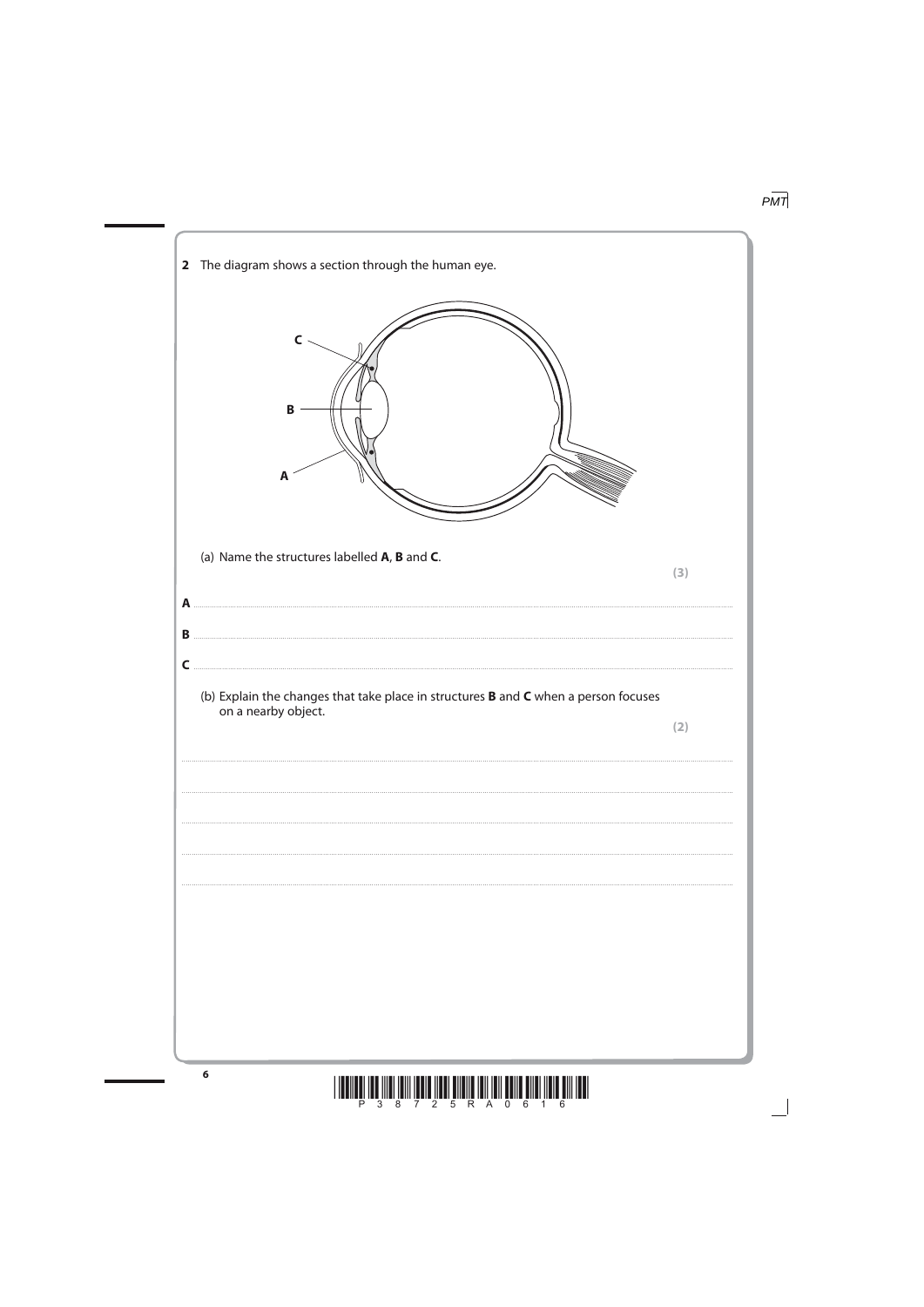|        | (i) Describe one reflex action that occurs in the eye.                          | (2) |
|--------|---------------------------------------------------------------------------------|-----|
|        |                                                                                 |     |
|        | (ii) Give a reason for this reflex action.                                      | (1) |
|        | (iii) Human responses are also controlled by hormones.                          |     |
|        | For one named example of a hormone, give its site of production and its effect. | (3) |
|        |                                                                                 |     |
|        |                                                                                 |     |
| Effect |                                                                                 |     |
|        |                                                                                 |     |
|        | (Total for Question 2 = 11 marks)                                               |     |
|        |                                                                                 |     |
|        |                                                                                 |     |
|        |                                                                                 |     |
|        |                                                                                 |     |
|        |                                                                                 |     |
|        |                                                                                 |     |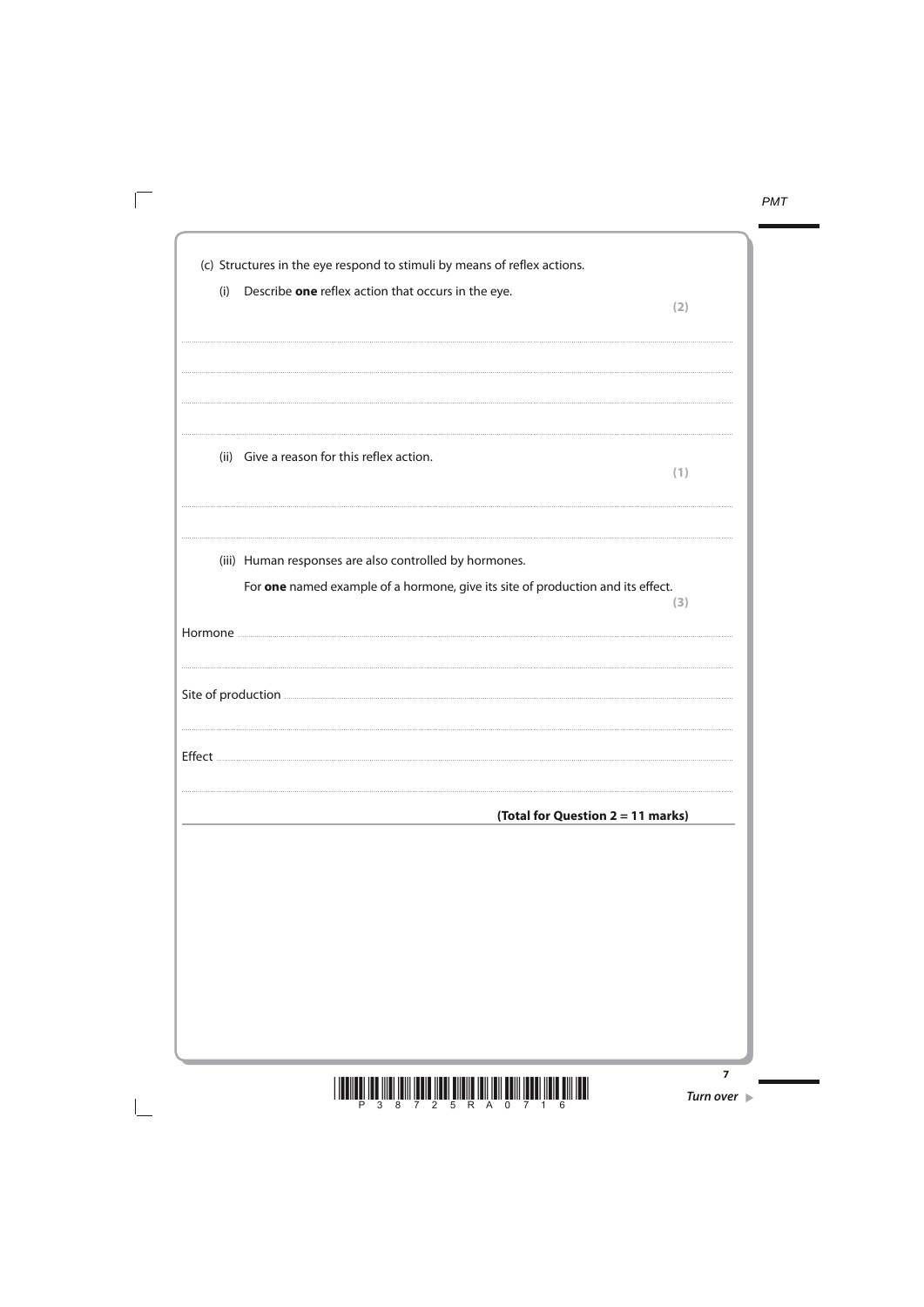**3** Scientists in Malaysia studied the rate of decomposition of leaf discs placed in bags in the soil. Leaf discs from a forest tree were placed in bags of two different mesh sizes. At intervals of four weeks, some of the bags were removed from the soil and the dry mass of the leaves was measured. The experiment was continued over a period of 20 weeks.





The data they obtained are shown in the table.

| <b>Weeks</b> | <b>Dry mass of leaves remaining</b><br>(% of original mass) |            |  |  |
|--------------|-------------------------------------------------------------|------------|--|--|
|              | <b>Small mesh</b>                                           | Large mesh |  |  |
| O            | 100                                                         | 100        |  |  |
| 4            | 92                                                          | 88         |  |  |
| 8            | 84                                                          | 78         |  |  |
| 12           | 74                                                          | 66         |  |  |
| 16           | 72                                                          | 60         |  |  |
| 20           | 68                                                          | 58         |  |  |

(a) Calculate the percentage change in mass in the small mesh bag by week 20.

**(1)**

Answer ............................................................... %

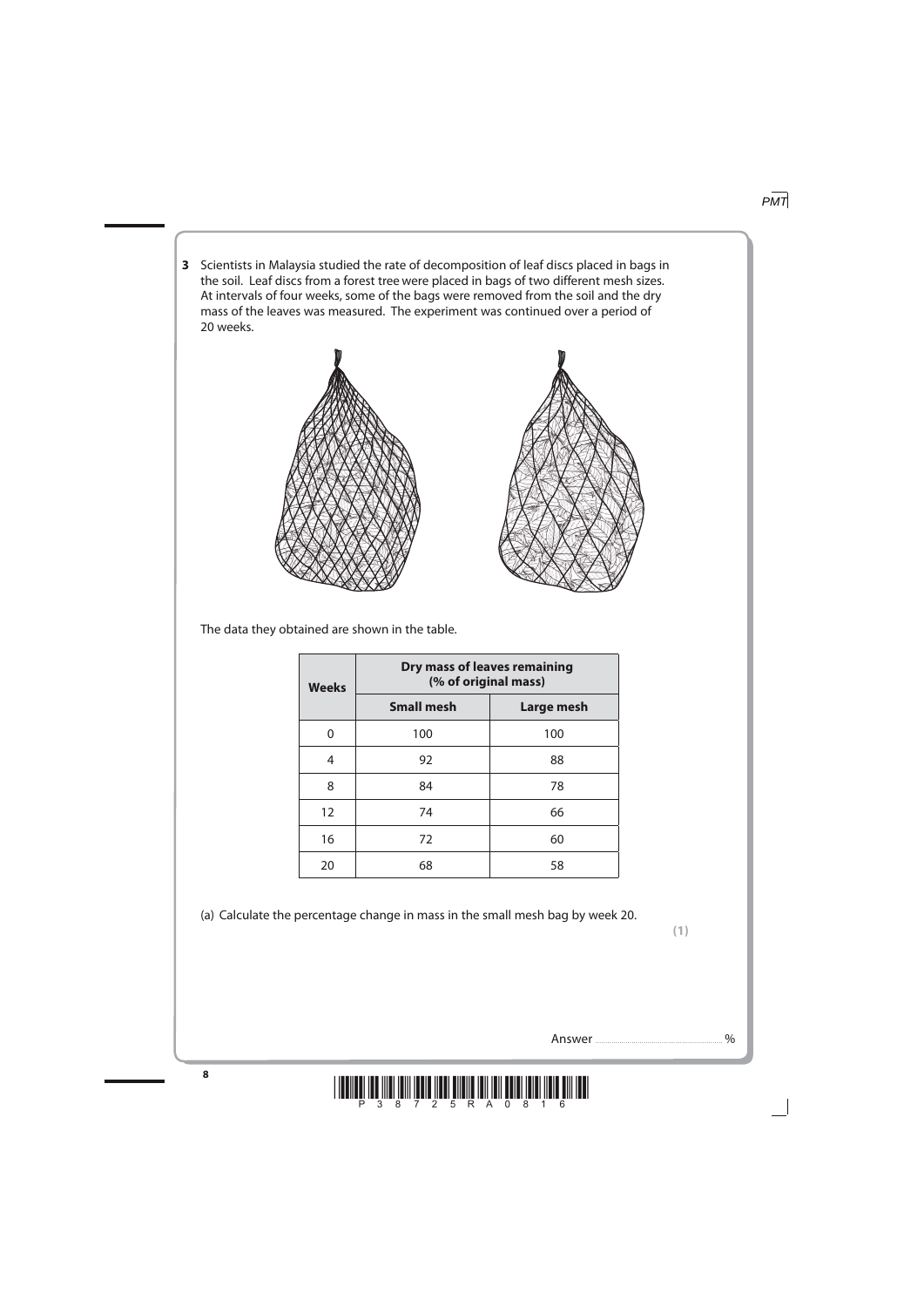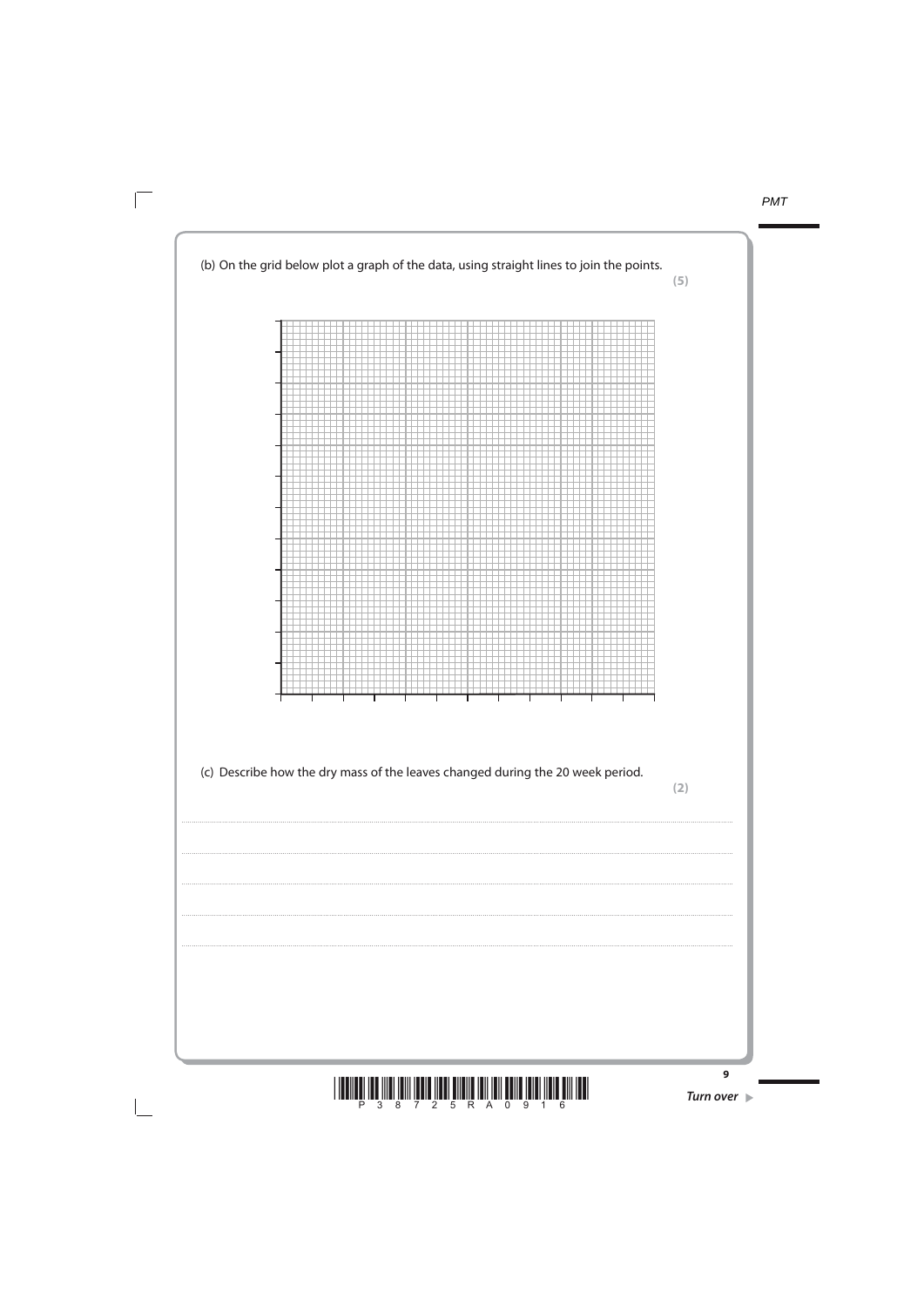| Explain how other bacteria can reduce the availability of nitrate ions to plants. |                                   |     |
|-----------------------------------------------------------------------------------|-----------------------------------|-----|
|                                                                                   |                                   | (2) |
|                                                                                   |                                   |     |
|                                                                                   |                                   |     |
|                                                                                   |                                   |     |
|                                                                                   |                                   |     |
|                                                                                   |                                   |     |
|                                                                                   |                                   |     |
|                                                                                   |                                   |     |
|                                                                                   |                                   |     |
|                                                                                   | (Total for Question 3 = 10 marks) |     |
|                                                                                   |                                   |     |
|                                                                                   |                                   |     |
|                                                                                   |                                   |     |
|                                                                                   |                                   |     |
|                                                                                   |                                   |     |
|                                                                                   |                                   |     |
|                                                                                   |                                   |     |
|                                                                                   |                                   |     |
|                                                                                   |                                   |     |
|                                                                                   |                                   |     |
|                                                                                   |                                   |     |
|                                                                                   |                                   |     |
|                                                                                   |                                   |     |
|                                                                                   |                                   |     |
|                                                                                   |                                   |     |
|                                                                                   |                                   |     |
|                                                                                   |                                   |     |
|                                                                                   |                                   |     |
|                                                                                   |                                   |     |
|                                                                                   |                                   |     |
|                                                                                   |                                   |     |
|                                                                                   |                                   |     |
|                                                                                   |                                   |     |
|                                                                                   |                                   |     |
|                                                                                   |                                   |     |
|                                                                                   |                                   |     |

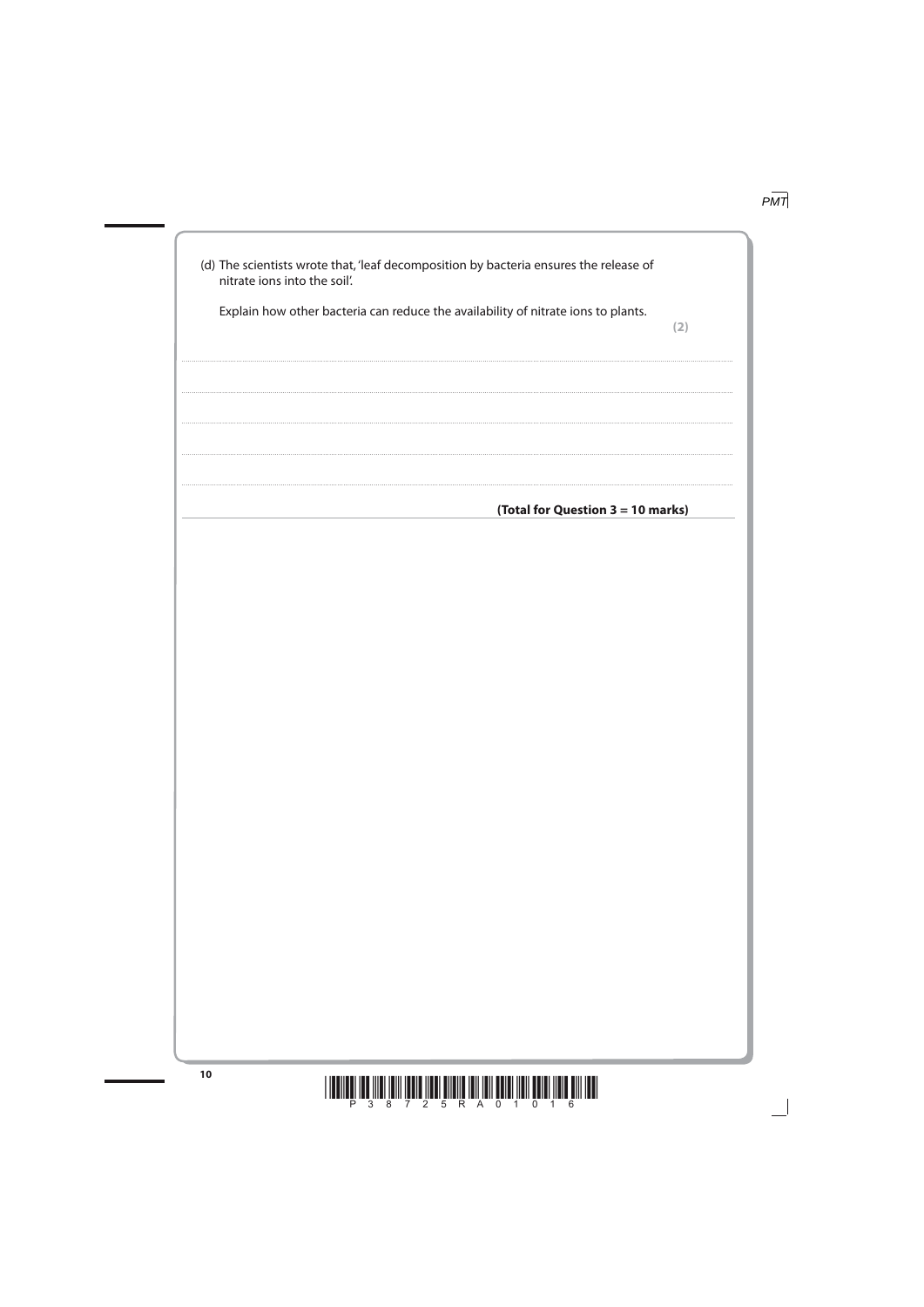**4** A student was told that farming animals outdoors was less efficient than keeping them indoors (factory farming). The student investigated this idea, using beakers of hot water to represent the animals, with the apparatus shown below. The cardboard box was used to represent keeping animals indoors.



 The beakers were filled with the same volume of hot water and the temperature in each beaker was measured at intervals of 10 minutes over a period of 30 minutes. The investigation was repeated five times. The results are shown in the table.

|                                    | Temperature in <sup>o</sup> C for each beaker |                   |        |               |                  |          |        |               |
|------------------------------------|-----------------------------------------------|-------------------|--------|---------------|------------------|----------|--------|---------------|
| <b>Trial</b><br><b>Outside box</b> |                                               | <b>Inside box</b> |        |               |                  |          |        |               |
|                                    | 0 min                                         | $10$ min          | 20 min | <b>30 min</b> | 0 <sub>min</sub> | $10$ min | 20 min | <b>30 min</b> |
| 1                                  | 70                                            | 55                | 49     | 44            | 70               | 59       | 51     | 46            |
| $\overline{2}$                     | 68                                            | 56                | 49     | 43            | 68               | 57       | 52     | 45            |
| 3                                  | 62                                            | 50                | 45     | 20            | 62               | 50       | 45     | 41            |
| $\overline{4}$                     | 70                                            | 56                | 45     | 38            | 70               | 54       | 48     | 40            |
| 5                                  | 67                                            | 55                | 48     | 43            | 67               | 60       | 53     | 48            |

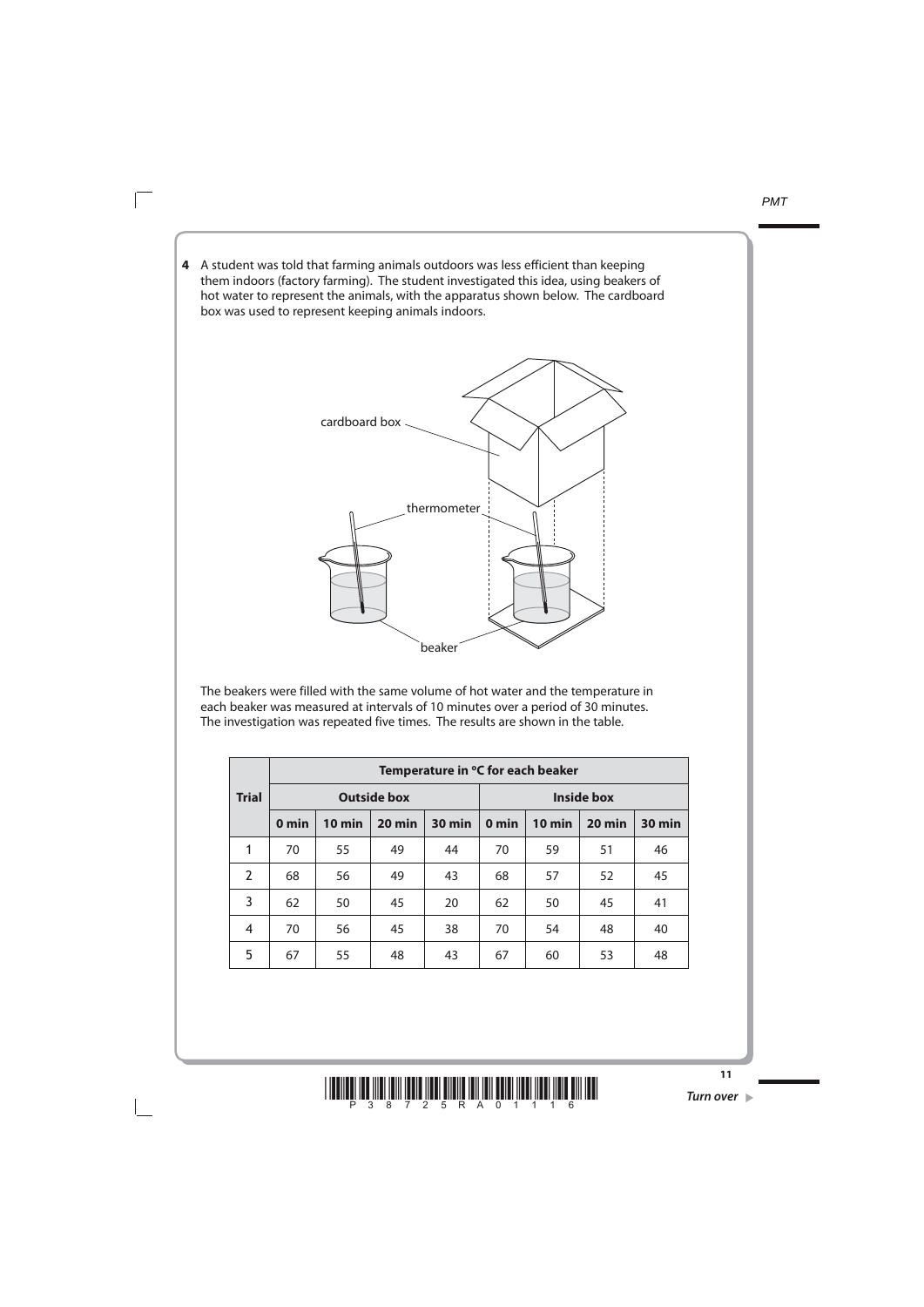| (a) (i) How many times did the student measure the temperature of the water in the<br>beakers outside the box during the investigation?                                                                                                                                                                                                                                                                                                                                 | (1) |
|-------------------------------------------------------------------------------------------------------------------------------------------------------------------------------------------------------------------------------------------------------------------------------------------------------------------------------------------------------------------------------------------------------------------------------------------------------------------------|-----|
| (ii) The diagram shows one of the temperature readings during the investigation.                                                                                                                                                                                                                                                                                                                                                                                        |     |
| $\begin{array}{c c c c c} \hline \rule{0pt}{2ex} & & & & & & & & \\ \hline \rule{0pt}{2ex} & & & & & & & \\ \hline \rule{0pt}{2ex} & & & & & & & \\ \hline \rule{0pt}{2ex} & & & & & & & \\ \hline \rule{0pt}{2ex} & & & & & & & \\ \hline \rule{0pt}{2ex} & & & & & & & \\ \hline \rule{0pt}{2ex} & & & & & & & \\ \hline \rule{0pt}{2ex} & & & & & & & \\ \hline \rule{0pt}{2ex} & & & & & & & \\ \hline \rule{0pt}{2ex} & & & & & & & \\ \hline \$<br>$50^{\circ}$ C |     |
| Use the diagram and the information in the table to complete the following<br>sentence.                                                                                                                                                                                                                                                                                                                                                                                 | (2) |
| The reading on this thermometer is  °C, which suggests the reading was                                                                                                                                                                                                                                                                                                                                                                                                  |     |
|                                                                                                                                                                                                                                                                                                                                                                                                                                                                         |     |
| (b) (i) What was the independent variable (the variable that the student chose to<br>change) in this investigation?                                                                                                                                                                                                                                                                                                                                                     |     |
|                                                                                                                                                                                                                                                                                                                                                                                                                                                                         | (1) |
| (ii) What was the dependent variable (the variable measured by the student) in<br>this investigation?                                                                                                                                                                                                                                                                                                                                                                   | (1) |
| (iii) Explain why the student kept the other variables constant.                                                                                                                                                                                                                                                                                                                                                                                                        | (2) |
|                                                                                                                                                                                                                                                                                                                                                                                                                                                                         |     |

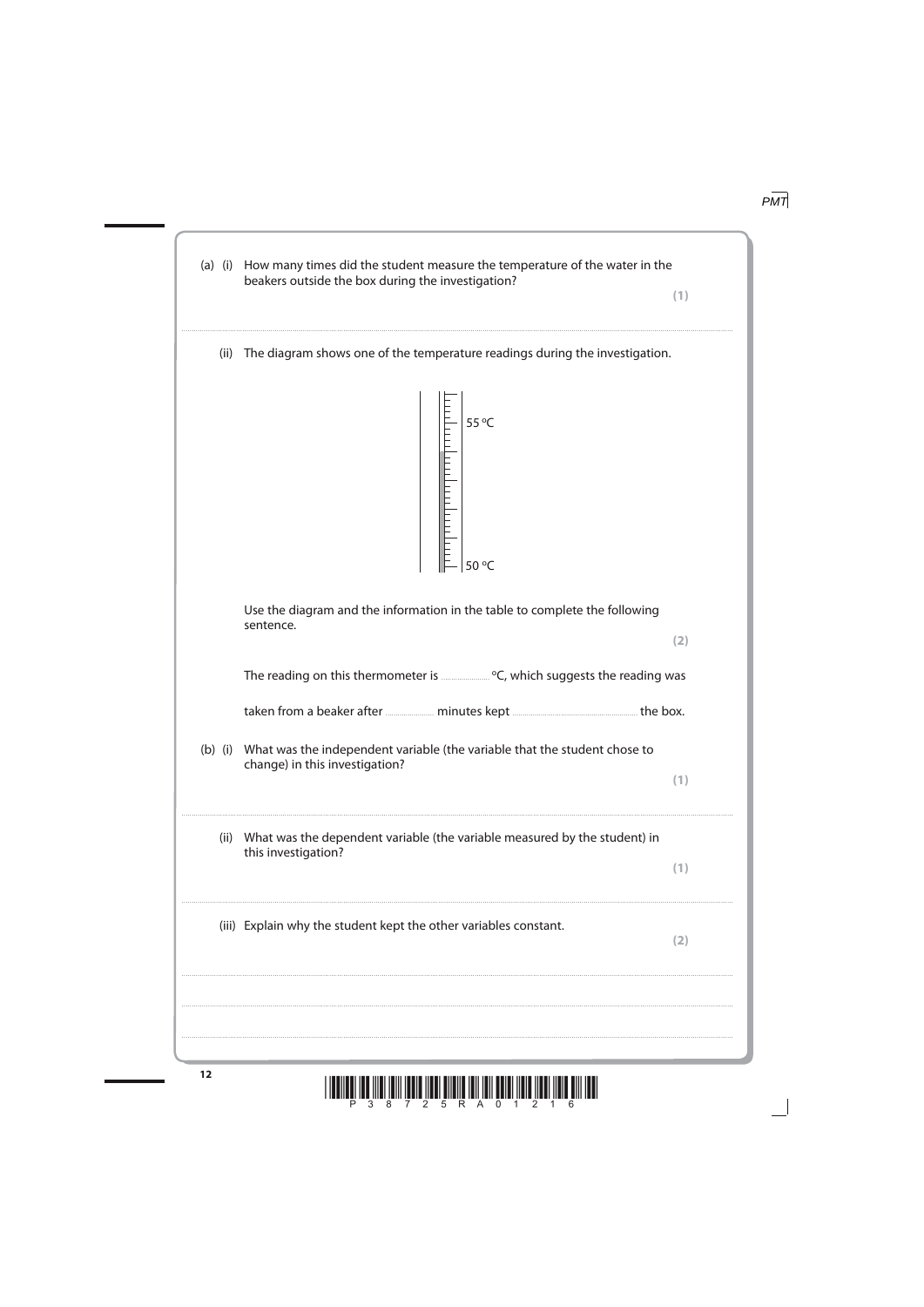| Give one way that he could have done this.                                                                                                                |     |
|-----------------------------------------------------------------------------------------------------------------------------------------------------------|-----|
|                                                                                                                                                           | (1) |
|                                                                                                                                                           |     |
|                                                                                                                                                           |     |
|                                                                                                                                                           |     |
|                                                                                                                                                           |     |
| (d) The results of this investigation suggest that meat production would be less<br>efficient if farmers kept their animals outdoors rather than indoors. |     |
| Use the data and your knowledge to explain why.                                                                                                           |     |
|                                                                                                                                                           | (3) |
|                                                                                                                                                           |     |
|                                                                                                                                                           |     |
|                                                                                                                                                           |     |
|                                                                                                                                                           |     |
|                                                                                                                                                           |     |
|                                                                                                                                                           |     |
|                                                                                                                                                           |     |
|                                                                                                                                                           |     |
| (Total for Question 4 = 11 marks)                                                                                                                         |     |
|                                                                                                                                                           |     |
|                                                                                                                                                           |     |
|                                                                                                                                                           |     |
|                                                                                                                                                           |     |
|                                                                                                                                                           |     |
|                                                                                                                                                           |     |
|                                                                                                                                                           |     |
|                                                                                                                                                           |     |
|                                                                                                                                                           |     |
|                                                                                                                                                           |     |

1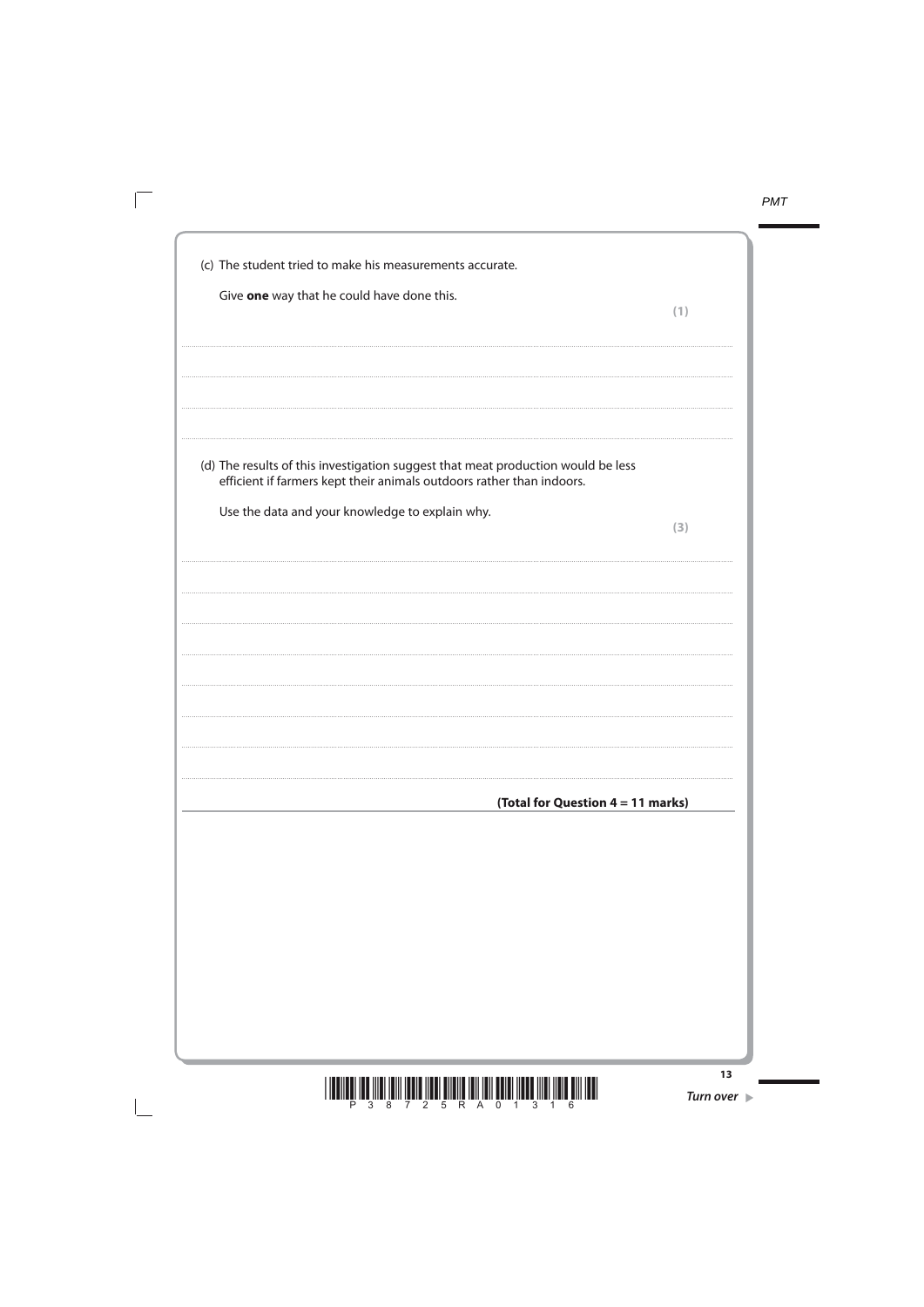| (a) Describe how micropropagation (tissue culture) can be used to produce large<br>5 <sub>5</sub><br>quantities of identical plants. |     |
|--------------------------------------------------------------------------------------------------------------------------------------|-----|
|                                                                                                                                      | (6) |
|                                                                                                                                      |     |
|                                                                                                                                      |     |
|                                                                                                                                      |     |
|                                                                                                                                      |     |
|                                                                                                                                      |     |
|                                                                                                                                      |     |
|                                                                                                                                      |     |
|                                                                                                                                      |     |
|                                                                                                                                      |     |
|                                                                                                                                      |     |
|                                                                                                                                      |     |
|                                                                                                                                      |     |
|                                                                                                                                      |     |
|                                                                                                                                      |     |
|                                                                                                                                      |     |
|                                                                                                                                      |     |
|                                                                                                                                      |     |
|                                                                                                                                      |     |
|                                                                                                                                      |     |
|                                                                                                                                      |     |
|                                                                                                                                      |     |
|                                                                                                                                      |     |
|                                                                                                                                      |     |
|                                                                                                                                      |     |
|                                                                                                                                      |     |
|                                                                                                                                      |     |
| 14                                                                                                                                   |     |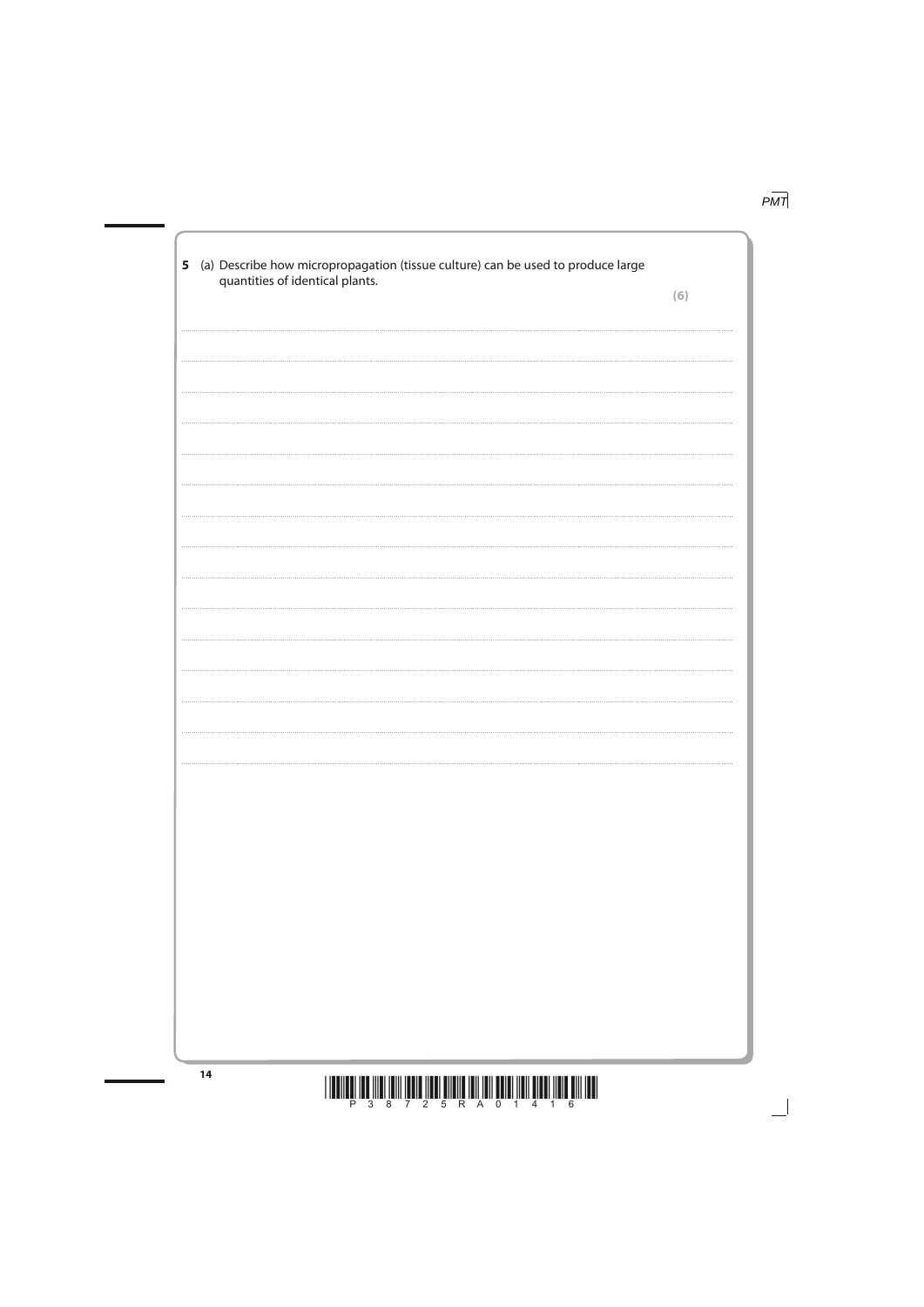| (b) Explain what is meant by the term genetic modification (GM) and suggest why a<br>farmer might want to grow a GM crop. |                        |
|---------------------------------------------------------------------------------------------------------------------------|------------------------|
|                                                                                                                           | (3)                    |
|                                                                                                                           |                        |
|                                                                                                                           |                        |
|                                                                                                                           |                        |
|                                                                                                                           |                        |
|                                                                                                                           |                        |
|                                                                                                                           |                        |
|                                                                                                                           |                        |
|                                                                                                                           |                        |
|                                                                                                                           |                        |
|                                                                                                                           |                        |
|                                                                                                                           |                        |
|                                                                                                                           |                        |
| (Total for Question 5 = 9 marks)                                                                                          |                        |
|                                                                                                                           |                        |
|                                                                                                                           |                        |
|                                                                                                                           |                        |
|                                                                                                                           |                        |
|                                                                                                                           |                        |
|                                                                                                                           |                        |
|                                                                                                                           |                        |
|                                                                                                                           |                        |
|                                                                                                                           |                        |
|                                                                                                                           |                        |
|                                                                                                                           |                        |
|                                                                                                                           |                        |
|                                                                                                                           |                        |
|                                                                                                                           |                        |
|                                                                                                                           |                        |
|                                                                                                                           |                        |
|                                                                                                                           | 15<br><b>Turn over</b> |
|                                                                                                                           |                        |